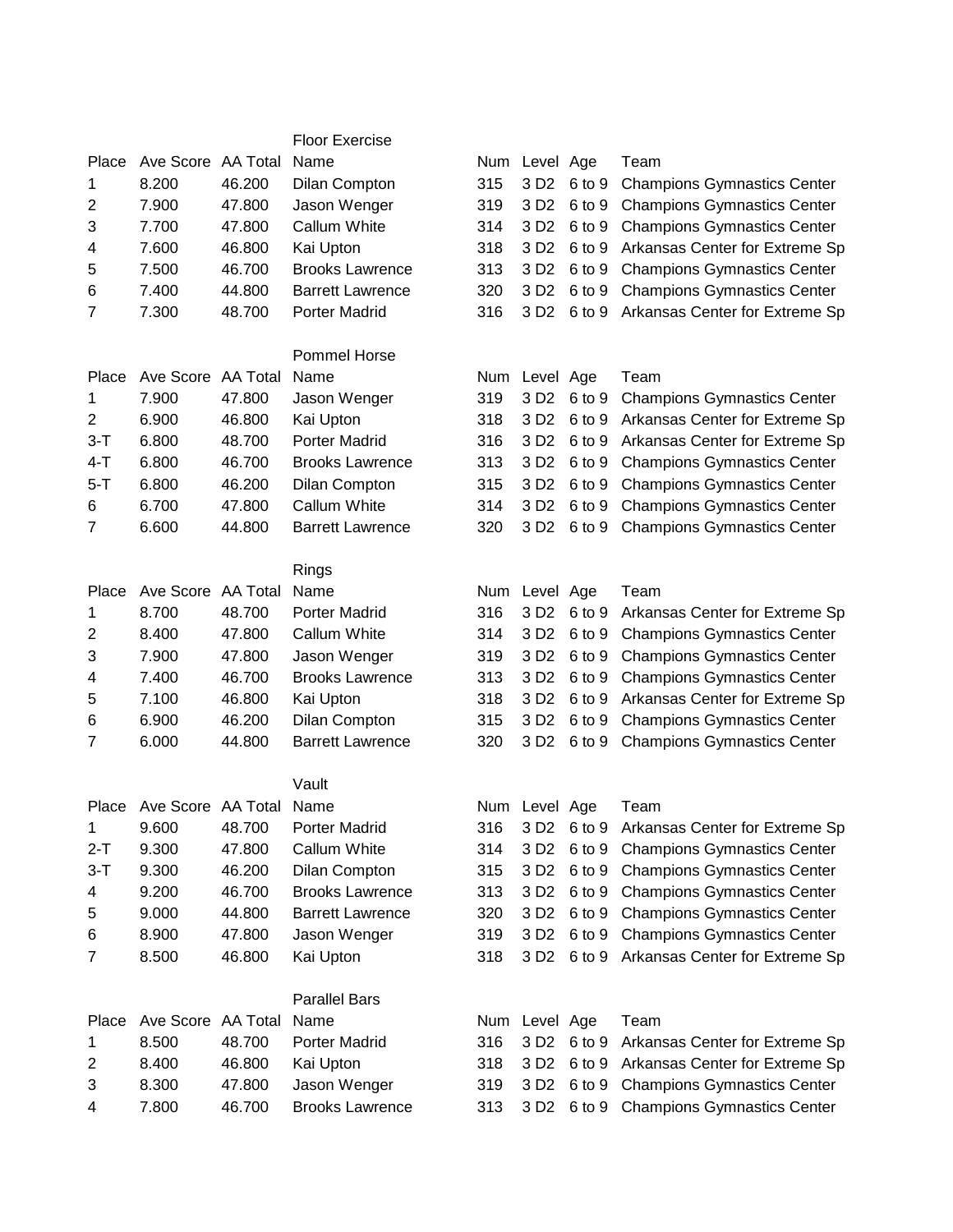| 5       | 7.700           | 44.800   | <b>Barrett Lawrence</b> | 320 | 3 D <sub>2</sub> | 6 to 9 | <b>Champions Gymnastics Center</b> |
|---------|-----------------|----------|-------------------------|-----|------------------|--------|------------------------------------|
| 6       | 7.400           | 47.800   | Callum White            | 314 | 3 D <sub>2</sub> | 6 to 9 | <b>Champions Gymnastics Center</b> |
| 7       | 7.300           | 46.200   | <b>Dilan Compton</b>    | 315 | 3 D <sub>2</sub> | 6 to 9 | <b>Champions Gymnastics Center</b> |
|         |                 |          | High Bar                |     |                  |        |                                    |
| Place   | Ave Score       | AA Total | Name                    | Num | Level Age        |        | Team                               |
| $1 - T$ | 8.300           | 47.800   | Callum White            | 314 | 3 D <sub>2</sub> | 6 to 9 | <b>Champions Gymnastics Center</b> |
| $2-T$   | 8.300           | 46.800   | Kai Upton               | 318 | 3 D <sub>2</sub> | 6 to 9 | Arkansas Center for Extreme Sp     |
| 3       | 8.100           | 44.800   | <b>Barrett Lawrence</b> | 320 | 3 D <sub>2</sub> | 6 to 9 | <b>Champions Gymnastics Center</b> |
| 4       | 8.000           | 46.700   | <b>Brooks Lawrence</b>  | 313 | 3 D <sub>2</sub> | 6 to 9 | <b>Champions Gymnastics Center</b> |
| 5       | 7.800           | 48.700   | Porter Madrid           | 316 | 3 D <sub>2</sub> | 6 to 9 | Arkansas Center for Extreme Sp     |
| 6       | 7.700           | 46.200   | Dilan Compton           | 315 | 3 D <sub>2</sub> | 6 to 9 | <b>Champions Gymnastics Center</b> |
| 7       | 6.900           | 47.800   | Jason Wenger            | 319 | 3 D <sub>2</sub> | 6 to 9 | <b>Champions Gymnastics Center</b> |
|         |                 |          | All Around              |     |                  |        |                                    |
| Place   | <b>AA Total</b> | Hi Sc    | Name                    | Num | Level Age        |        | Team                               |
| 1       | 48.700          | 9.600    | Porter Madrid           | 316 | 3 D <sub>2</sub> | 6 to 9 | Arkansas Center for Extreme Sp     |
| $2-T$   | 47.800          | 9.300    | Callum White            | 314 | 3 D <sub>2</sub> | 6 to 9 | <b>Champions Gymnastics Center</b> |
| $3-T$   | 47.800          | 8.900    | Jason Wenger            | 319 | 3 D <sub>2</sub> | 6 to 9 | <b>Champions Gymnastics Center</b> |
| 4       | 46.800          | 8.500    | Kai Upton               | 318 | 3 D <sub>2</sub> | 6 to 9 | Arkansas Center for Extreme Sp     |
| 5       | 46.700          | 9.200    | <b>Brooks Lawrence</b>  | 313 | 3 D <sub>2</sub> | 6 to 9 | <b>Champions Gymnastics Center</b> |
| 6       | 46.200          | 9.300    | Dilan Compton           | 315 | 3 D <sub>2</sub> | 6 to 9 | <b>Champions Gymnastics Center</b> |
| 7       | 44.800          | 9.000    | <b>Barrett Lawrence</b> | 320 | 3 D <sub>2</sub> | 6 to 9 | <b>Champions Gymnastics Center</b> |
|         |                 |          |                         |     |                  |        |                                    |